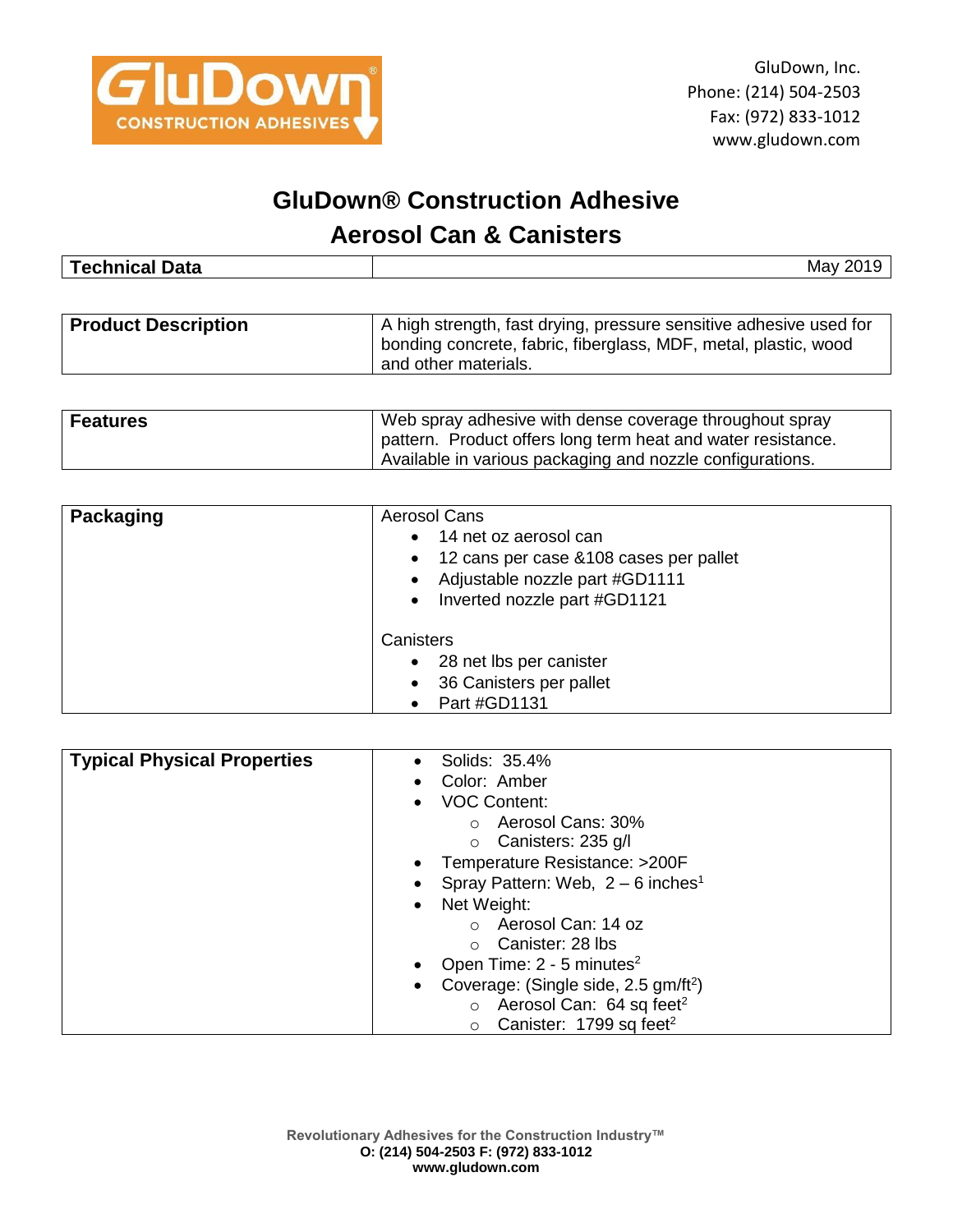| <b>Estimated Bonded Linear Feet</b><br>per Aerosol Can Chart <sup>2</sup> | <b>Width of Material in Inches</b> | <b>Bonded Feet per Can</b> |
|---------------------------------------------------------------------------|------------------------------------|----------------------------|
|                                                                           | 0.5                                | 768                        |
|                                                                           | 0.75                               | 512                        |
|                                                                           | $\mathbf{1}$                       | 384                        |
|                                                                           | 1.25                               | 307                        |
|                                                                           | 1.5                                | 256                        |
|                                                                           | 1.75                               | 219                        |
|                                                                           | $2 \overline{ }$                   | 192                        |
|                                                                           | 2.25                               | 171                        |
|                                                                           | 2.5                                | 154                        |
|                                                                           | 2.75                               | 140                        |
|                                                                           | $\overline{3}$                     | 128                        |
|                                                                           | 3.25                               | 118                        |
|                                                                           | 3.5                                | 110                        |
|                                                                           | 3.75                               | 102                        |
|                                                                           | $\overline{4}$                     | 96                         |

| <b>Storage &amp; Shelf Life</b> | • Store product at 60-80°F for maximum storage life.<br>• Higher and lower temperatures can effect adhesives<br>performance.<br>• Shelf Life: 1 year from manufacture date<br>Rotate stock using old product first. |
|---------------------------------|---------------------------------------------------------------------------------------------------------------------------------------------------------------------------------------------------------------------|
|---------------------------------|---------------------------------------------------------------------------------------------------------------------------------------------------------------------------------------------------------------------|

| <b>Product Application</b> | Select the best Construction Adhesive packaging type<br>$\bullet$<br>(Aerosol or Canister) for application.<br>With nozzle facing surface, spray at a distance of $8" - 10"$<br>$\bullet$<br>constantly moving the applicator to prevent build up on |
|----------------------------|------------------------------------------------------------------------------------------------------------------------------------------------------------------------------------------------------------------------------------------------------|
|                            | substrate.                                                                                                                                                                                                                                           |
|                            | For best bond strength apply adhesive to both surfaces.<br>$\bullet$                                                                                                                                                                                 |
|                            | Use minimal overlapping spray pattern on large surfaces.<br>$\bullet$                                                                                                                                                                                |
|                            | Before bonding surfaces ensure that the adhesive is dry to<br>$\bullet$<br>the touch. Approximately $1 - 3$ minutes.                                                                                                                                 |
|                            | Recommended application temperature: 40°F to 100°F<br>$\bullet$                                                                                                                                                                                      |
|                            | Temperature and humidity will affect open time.<br>$\bullet$                                                                                                                                                                                         |
|                            | Once bonded apply heavy, uniform pressure to materials<br>$\bullet$<br>to maximize adhesive strength.                                                                                                                                                |

| <b>Removal &amp; Clean Up</b> | For best results apply solvent cleaner to adhesive, wait<br>approximately 5 minutes and scrape or rub surface until adhesive<br>is removed. |
|-------------------------------|---------------------------------------------------------------------------------------------------------------------------------------------|
|                               |                                                                                                                                             |

| Tilt-Up | • GluDown <sup>®</sup> Construction Adhesive was designed to bond |
|---------|-------------------------------------------------------------------|
|         | materials to the slab during the forming process.                 |